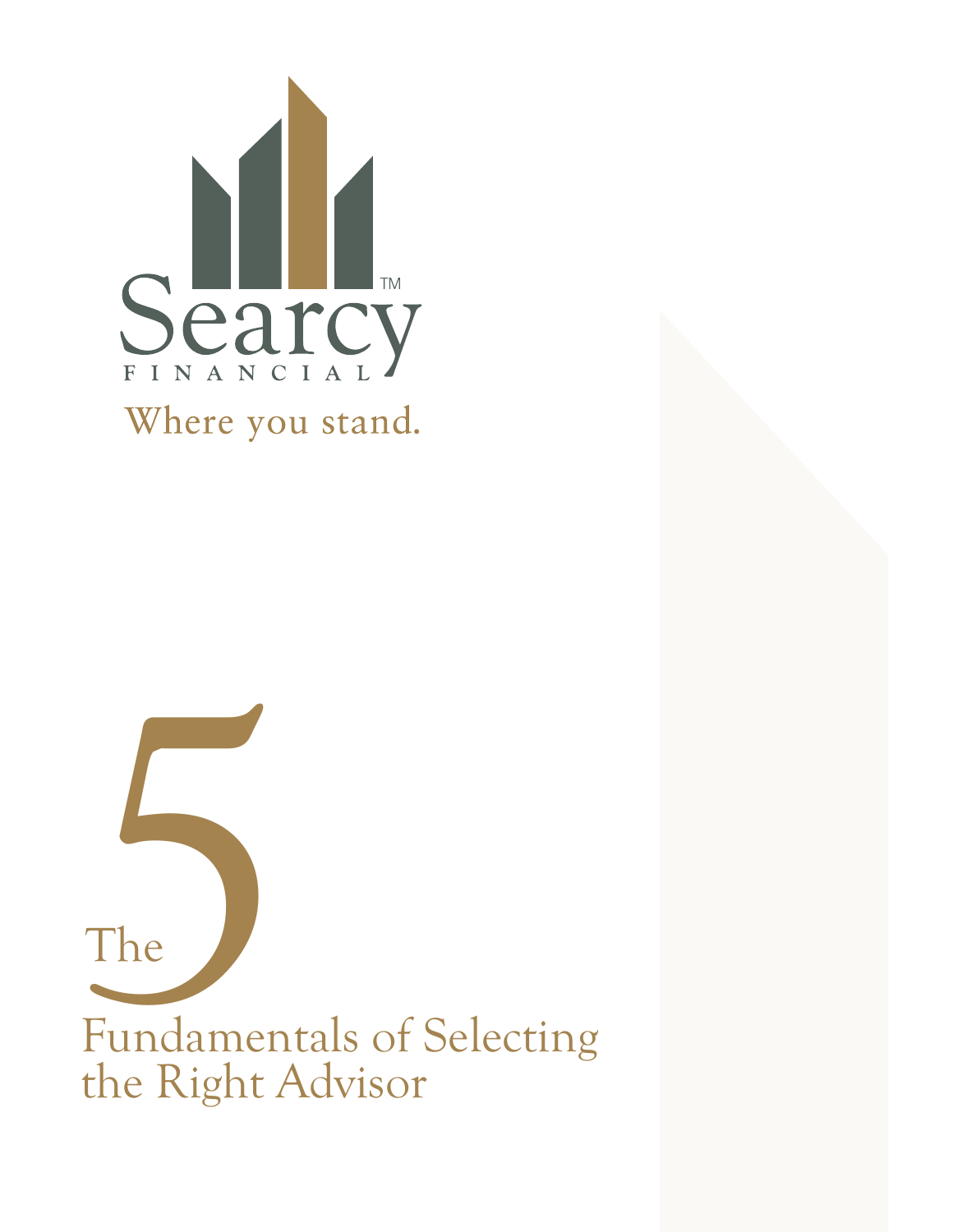# **The 5 Fundamentals of Selecting the Right Advisor**

Selecting the right advisor can be a defining step toward achieving your financial goals. A quality advisor may help you define your values, marry your values with your goals, and develop a plan to reach those goals while making a meaningful impact on your life and the world around you. This resource is designed to help you find an advisor that's right for you.

- 1. Be in the Know: Understand credentials and registrations
- 2. Take a Closer Look: Check an advisor's background
- 3. Assess Your Needs: Understand your goals and make sure they will be met
- 4. Assess Your Risk Tolerance: What type of investor are you?
- 5. Ask the Right Questions: Interview advisor candidates and compare their answer to your needs

## **Understanding credentials and registrations**

Knowing an advisor's education and experience starts with understanding their credentials and registrations. With the alphabet soup of credentials available, knowing the requirements necessary to obtain each designation helps you better evaluate its importance and validity. While the knowledge attained from a single credential might be significant enough to meet a specific need, working with an advisory team who shows knowledge in diverse areas as evidenced by their collective credentials should be considered. 1

Here is a list of some of the major credentials and registrations and what they mean:

#### **CFP® – Certified Financial Planner™**

CFP**®** professionals are trained to maintain a big-picture view of their clients' financial picture and understand how each moving part can impact financial success. These professionals have fulfilled the certification and renewal requirements set forth by the CFP Board. They have a minimum of three years of professional experience or two years as an apprentice, have completed university-level financial coursework, passed a rigorous, comprehensive exam, and complete a minimum of 30 hours of continuing education requirements every two years to maintain their certification. All CFP**®** professionals agree to be bound by the CFP Board's *Standards of Professional Conduct*. The CFP Board enforces their policies, regulates certified professionals, and takes action against disciplinary infractions.

#### More information: www.cfp.net

#### **ChFC® - Chartered Financial Consultant®**

ChFC® professionals are held to a high standard of ethical care and make decisions for clients as they would for themselves in similar situations. They have completed nine or more university-level courses on financial planning, with each course averaging 50 hours of study, and complete a minimum of 30 hours of continuing education requirements every two years to maintain their certification. The ChFC® coursework includes the study of the key financial planning disciplines, including insurance, income taxation, and estate planning. They are regulated by the Certification Committee of the Board of Trustees of The American College.

#### More information: [www.chfchigheststandard.com](http://www.chfchigheststandard.com)

## **Accredited Investment Fiduciary® (AIF®) and Accredited Investment Fiduciary Analyst® (AIFA®)**

AIF**®** and AIFA**®** designees are trained on investment fiduciary standards of care. To obtain the AIF® credential, applicants must complete the AIF Designation Training program and demonstrate their knowledge and understanding of the Global Fiduciary Standard of Excellence by passing the AIF designation exam. AIF designees must complete six hours of continuing professional education annually and attest to their commitment to uphold professional and ethical standards of conduct to their clients and their community, whether defined by work, family or friends. The AIFA**®** designation takes the AIF**®** training a step further. These candidates must hold an active AIF® designation, complete a specialized program on investment fiduciary standards of care and ISO assessment procedures, pass a comprehensive examination, and meet the designation's education and professional experience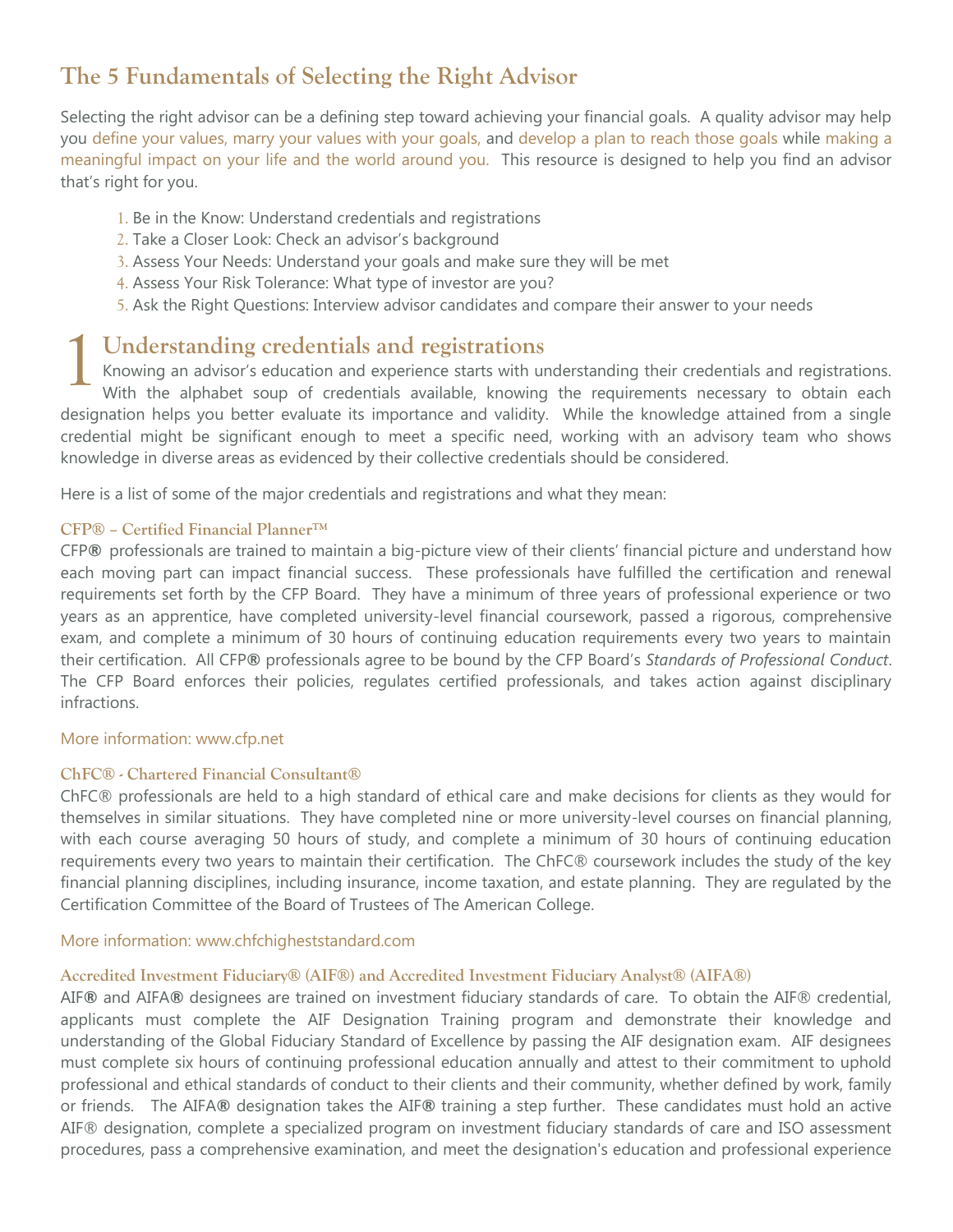prerequisites. AIFA**®** designees must complete ten hours of continuing professional education each renewal year and attest to their commitment to uphold professional and ethical standards of conduct.

#### More information: [www.fi360.com](http://www.fi360.com)

#### **CIMA® - Certified Investment Management Analyst®**

CIMA professionals integrate a complex body of investment knowledge, ethically contributing to prudent investment decisions by providing objective advice and guidance to individual and institutional investors. The CIMA certification program is the only credential designed specifically for financial professionals who want to attain a level of competency as an advanced investment consultant. The certification process requires candidates to pass two examinations: a Qualification Examination and a Certification Examination. In addition, candidates must successfully complete the Registered Education Provider's assessment during the education component of the program. They must complete 40 hours of continuing education and a compliance disclosure every two years to maintain their certification.

#### More information: www.imca.org/cima

#### **EA – Enrolled Agent**

An Enrolled Agent is a tax professional who has passed an IRS test covering all aspects of taxation, plus passed an IRS background check. Enrolled Agents have passed a two-day, 8-hour examination. The examination (called the Special Enrollment Examination) covers all aspects of federal tax law, including the taxation of individuals, corporations, partnerships, and various regulations governing IRS collections and audit procedures. Like CPAs and tax attorneys, EAs can handle any type of tax matter and represent their client's interests before the IRS. Unlike CPAs and tax attorneys, Enrolled Agents are tested directly by the IRS, and enrolled agents focus exclusively on tax accounting. They must complete a minimum of 72 hours of continuing education every three years to maintain their status.

#### More information: <http://www.irs.gov/Tax-Professionals/Enrolled-Agents>

#### **Independent, Registered Investment Advisor (RIA)**

Purely independent RIAs are firms registered with and regulated by the U.S. Securities & Exchange Commission. They have no broker/dealer affiliation at all. Smaller RIAs, with under \$100M in assets under management, are regulated by their respective home state. These independent firms are the only advisors legally bound as fiduciaries, required to give advice in their clients' best interest at all times. By operating independently, they are able to offer clients a broad range of solutions without restrictions or loyalties to specific products or employers.

*Note: Some RIAs may have an affiliated broker/dealer (they are NOT independent). When this is the case, they may not ALWAYS be working in a client's best interest. Under broker/dealer rules, they can recommend what is "suitable" for a client, rather than what is in their best interest. Therefore, it is very important to either know exactly when the advisor is working in your best interest and when they are not, or find an independent advisor with no broker/dealer affiliation.*

#### **GFS® - Global Fiduciary Steward**

The GFS**®** designation is designed to train decision-makers in leadership roles to integrate leadership, stewardship and governance into their processes. Candidates are required to complete 22 hours of onsite training and coursework and 12 hours of leadership research each year for continuing education requirements. Coursework covers topics including fiduciary standards, ethical decision-making, leadership tenets, stewardship attributes and the governance process, and is regulated by 3ethos.

#### More information: www.3ethos.com

#### **Certified 401(k) Professional - C(k)P®**

The Retirement Advisor University's Certified 401(k) Professional designation program requires advisors to demonstrate their ability to effectively manage corporate retirement plans. At the core of The Retirement Advisor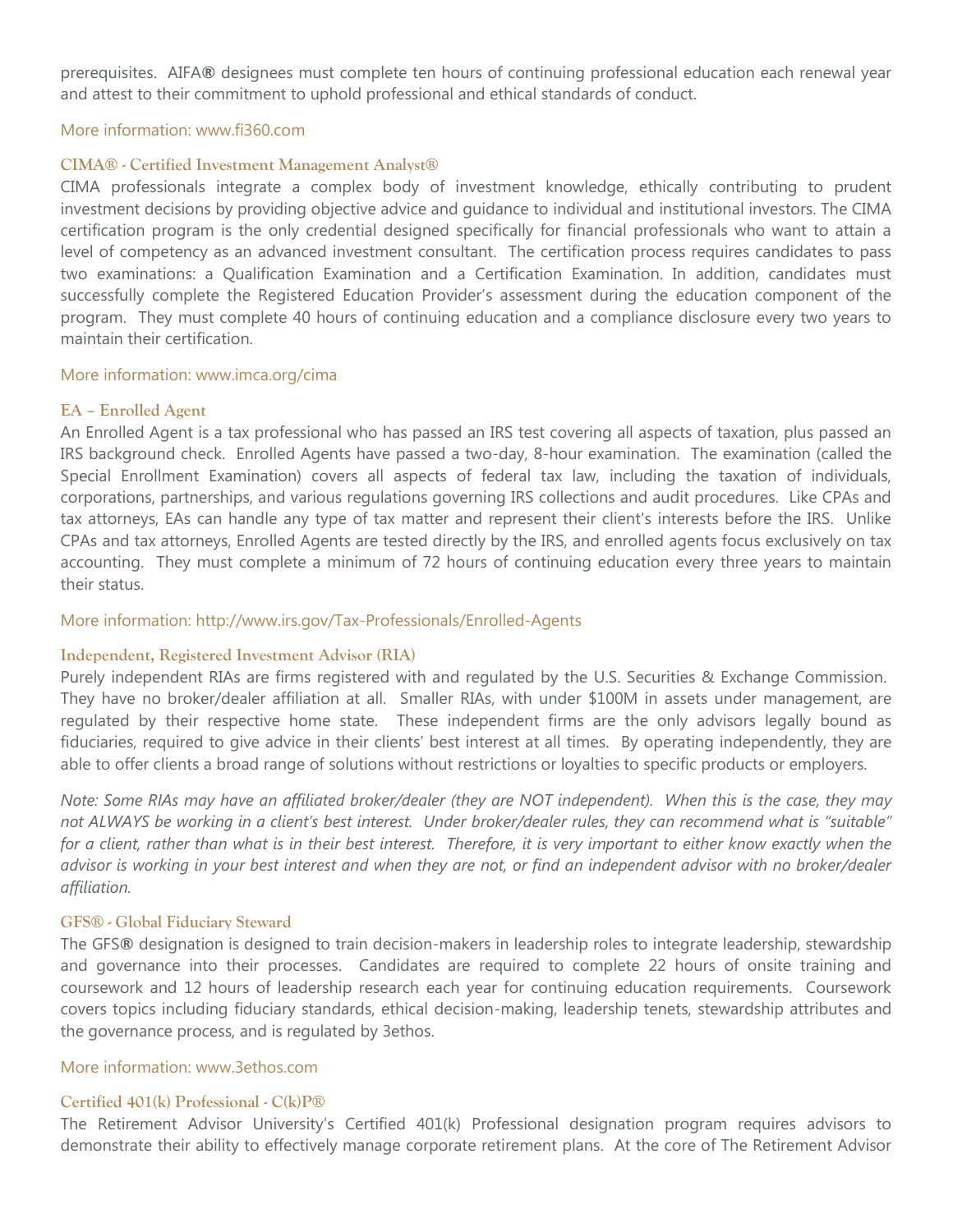University's program is its focus on attempting to optimize plan outcomes. The program consists of 50 courses, a proctored examination, writing a case study detailing real examples using knowledge from the courses, and three days of classroom training at UCLA Anderson School of Management in Los Angeles. Advisors must manage a minimum of 10 defined contribution plans with \$30 million in plan assets and have at least three years of experience to qualify for the designation. Continuing education requirements include a minimum of 12 hours of coursework each year.

#### More information: [www.trauniversity.com](http://www.trauniversity.com)

#### **PPC™ - Professional Plan Consultant**

The required coursework to earn the PPC Designation is the 401k Service Training Program. The 401k Service Training Program is a practice management curriculum for retirement plan professionals which covers the six critical plan management steps plan sponsors must follow, reviews ERISA regulations, industry best practices, and resources for common retirement plan issues. Candidates must have 3 years of financial industry experience, complete a two-day training program, and pass an examination process. They must also pledge to maintain high standards of conduct by signing the Financial Service Standards Code of Ethics, and complete a minimum of 6 hours of continuing education requirements every year.

#### More information: [www.financialservicestandards.com](http://www.financialservicestandards.com)



#### SOURCE: The Retirement Advisor University (TRAU)

This list not an exhaustive list of credentials and required standards for obtaining or maintaining credentials may change over time. When examining the *credentials of an advisor, please consider performing a designation search for the regulating body so you have the most accurate information available.* 

# **Checking an Advisor's Background**

If an advisor works for a Registered Investment Advisor (RIA), you will need to go to the Securities and Exchange Commission's (SEC) website to do a search on the firm. 2

Step 1: Go to **http://www.sec.gov/investor/brokers.htm**. You will see several options, two of which are:

- *Research Individual Brokers or Firms*: If you click this, it will give you a link to the FINRA website. The directions on how to search on the FINRA site are listed below.
- *Research Investment Advisers:* If you click this, you will be led to a new page called, "Investment Adviser Public Disclosure."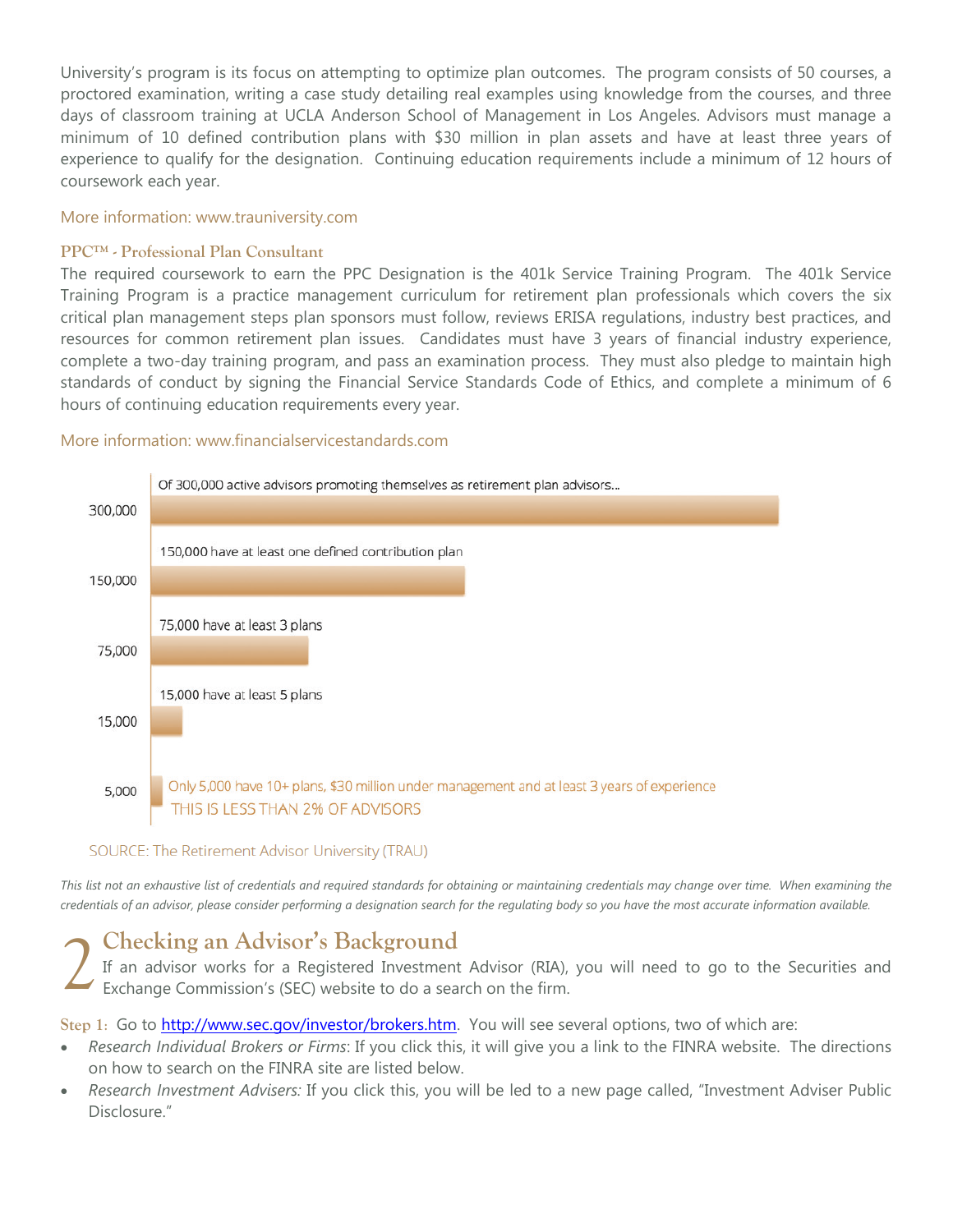**Step 2**: Click "Investment Adviser Search" on the left navigation panel to begin your search.

**Step 3**: Choose "Firm" from the search options and type in the name of the firm for which the advisor works. If you don't remember the full name of the firm, you can type what you remember and refine the search with a Zip Code. Click "Go."

**Step 4**: If the firm is registered with the SEC, then you will see your firm listed. If you click on the firm's summary, it will tell you if the firm is registered with the SEC and link you to a new page with the firm's form ADV. Advisers file Form ADV to register with the SEC and/or the states. The Form ADV that you will view contains the investment adviser's most recent answers to the questions on the form.

**Step 5**: The navigation panel on the left of each page allows you to navigate through various sections of Form ADV.

- What am I looking for?
	- Type and Size of Firm Types of Clients They Work With
	- Services Offered
	- Proprietary Interests and Broker-Dealer Affiliations
	- Record of Disciplinary History

If an advisor works for a brokerage firm, you will need to go to the Financial Industry Regulator Authority (FINRA) website to do a search.

**Step 1**: Use the SEC website link or go to [http://www.finra.org/Investors/ToolsCalculators/BrokerCheck/index.htm.](http://www.finra.org/Investors/ToolsCalculators/BrokerCheck/index.htm) This will bring you to the "*Broker Check*" page. Click "Start Search"

**Step 2**: You must select the box to accept the terms and conditions before you can click "Continue."

**Step 3**: Type in the name of the broker (or the brokerage firm) in the box. Then click "Start Search."

**Step 4**: You will be asked to enter an authentication code. After typing in the code, click "Continue."

**Step 5**: Select the broker's name from the search results.

**Step 6**: This will pull up a new page that lists the advisor's registrations, employment history, etc. Pay particular attention to the question that asks, "Are there events disclosed about this broker?" If the answer is "Yes," look below for the type of event. To research further into the event, click on the icon labeled "View Full PDF Report" in the upper right-hand corner. You will find a full explanation of events in this report.

# **Assess Your Needs** 3

Before you begin working with an advisor, it may be helpful to understand your needs so you can articulate them to an advisor.

## **REASONS FOR SEEKING AN ADVISOR**

#### In what areas are you needing help?

- **•** Getting my finances in order
- Developing a financial plan
- Developing an investment strategy
- Navigating a life transition (death of a loved one, divorce, inheritance, etc)
- Other:

## **INVESTMENT GOALS**

## What are you working to achieve?

- Retirement Funding
- Education Funding
- Other needs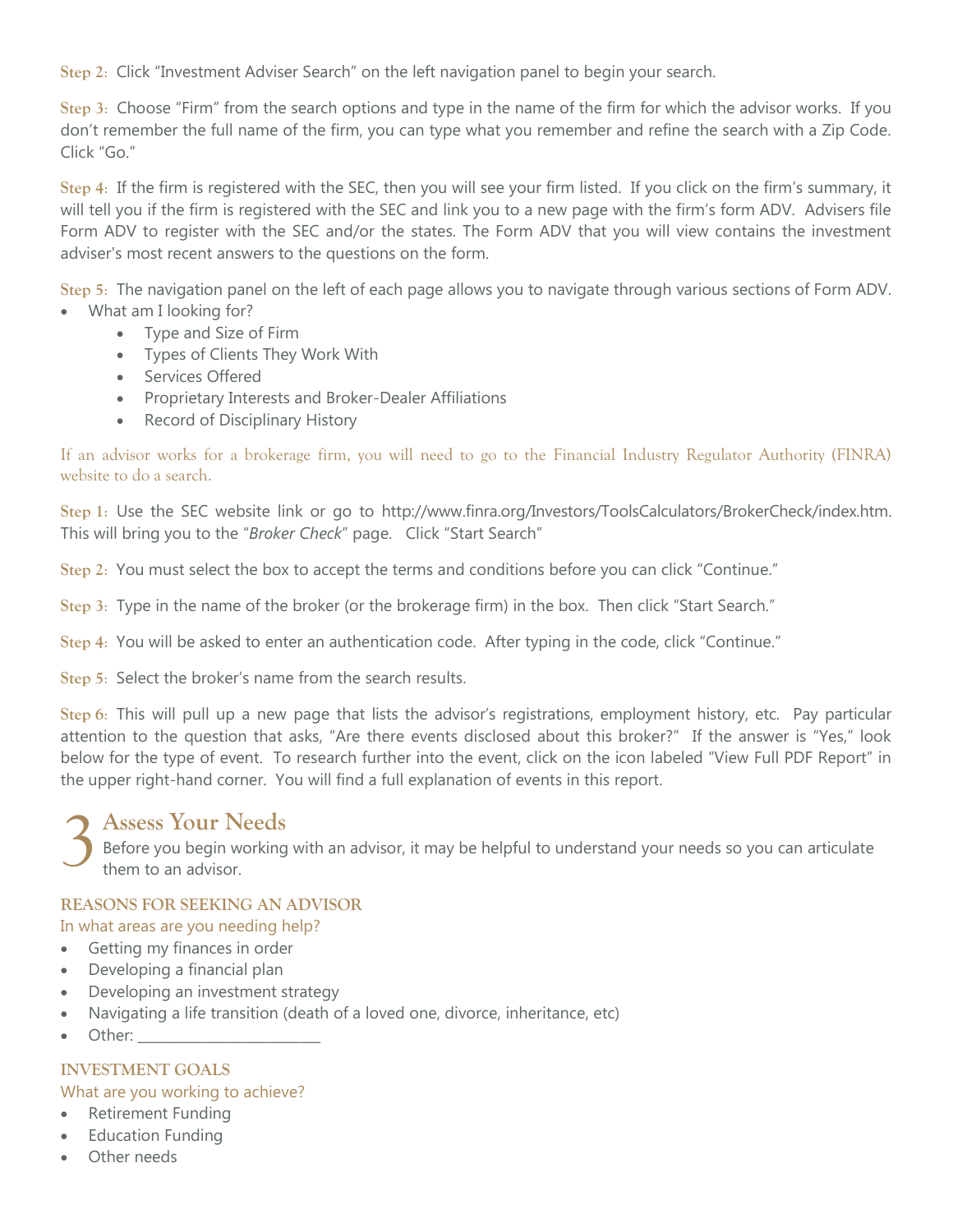#### What is your risk tolerance level?

Use the quiz below to find out!

#### What is your investment timeline?

- Do you have a specific need for income at a certain time?
- Are you working toward multiple goals?

## **FOR RETIREMENT PLAN SPONSORS AND BUSINESS OWNERS**

What is your experience with employer-sponsored retirement plans?

- We have never offered an employer-sponsored retirement plan
- We have offered a plan in the past, then terminated the plan
- We currently offer an employer-sponsored retirement plan

#### In what areas are you needing help?

- Finding a retirement plan for my company
- Enhancing my company's existing retirement plan
- Maintaining the recordkeeping and management processes for audit purposes
- Responding to the educational needs of my employees

# **What Type of Investor Am I?**

Knowing what type of investor you are can help you find an advisor that understands your needs and can help you develop an investment strategy appropriate for your risk tolerance. To complete a complimentary risk profile questionnaire, visit: 4

[https://www.pocketrisk.com/shared\\_q/6bf615](https://www.pocketrisk.com/shared_q/6bf615)

**10 Must-Have Questions for Advisor Interviews** Once you understand the options available to you, it is time to interview your financial advisor candidates. 5

1. I have a specific need for the following services (insert your needs) – how do you work to serve these needs? What other services do you offer?

 $\_$  , and the set of the set of the set of the set of the set of the set of the set of the set of the set of the set of the set of the set of the set of the set of the set of the set of the set of the set of the set of th  $\_$  , and the set of the set of the set of the set of the set of the set of the set of the set of the set of the set of the set of the set of the set of the set of the set of the set of the set of the set of the set of th  $\_$  , and the set of the set of the set of the set of the set of the set of the set of the set of the set of the set of the set of the set of the set of the set of the set of the set of the set of the set of the set of th

2. What credentials have you obtained? How does the training and education required to obtain these credentials help you understand my situation?

 $\_$  , and the set of the set of the set of the set of the set of the set of the set of the set of the set of the set of the set of the set of the set of the set of the set of the set of the set of the set of the set of th  $\_$  , and the set of the set of the set of the set of the set of the set of the set of the set of the set of the set of the set of the set of the set of the set of the set of the set of the set of the set of the set of th  $\_$  , and the set of the set of the set of the set of the set of the set of the set of the set of the set of the set of the set of the set of the set of the set of the set of the set of the set of the set of the set of th

3. How do you charge for your services? Do you have a written fee schedule?

4. Will you acknowledge your fiduciary duty in writing? Will you and your compliance department both sign off on this acknowledgement?

 $\_$  , and the set of the set of the set of the set of the set of the set of the set of the set of the set of the set of the set of the set of the set of the set of the set of the set of the set of the set of the set of th  $\_$  , and the set of the set of the set of the set of the set of the set of the set of the set of the set of the set of the set of the set of the set of the set of the set of the set of the set of the set of the set of th  $\_$  , and the set of the set of the set of the set of the set of the set of the set of the set of the set of the set of the set of the set of the set of the set of the set of the set of the set of the set of the set of th

 $\_$  ,  $\_$  ,  $\_$  ,  $\_$  ,  $\_$  ,  $\_$  ,  $\_$  ,  $\_$  ,  $\_$  ,  $\_$  ,  $\_$  ,  $\_$  ,  $\_$  ,  $\_$  ,  $\_$  ,  $\_$  ,  $\_$  ,  $\_$  ,  $\_$  ,  $\_$  ,  $\_$  ,  $\_$  ,  $\_$  ,  $\_$  ,  $\_$  ,  $\_$  ,  $\_$  ,  $\_$  ,  $\_$  ,  $\_$  ,  $\_$  ,  $\_$  ,  $\_$  ,  $\_$  ,  $\_$  ,  $\_$  ,  $\_$  ,  $\_$  , and the set of the set of the set of the set of the set of the set of the set of the set of the set of the set of the set of the set of the set of the set of the set of the set of the set of the set of the set of th  $\_$  , and the set of the set of the set of the set of the set of the set of the set of the set of the set of the set of the set of the set of the set of the set of the set of the set of the set of the set of the set of th